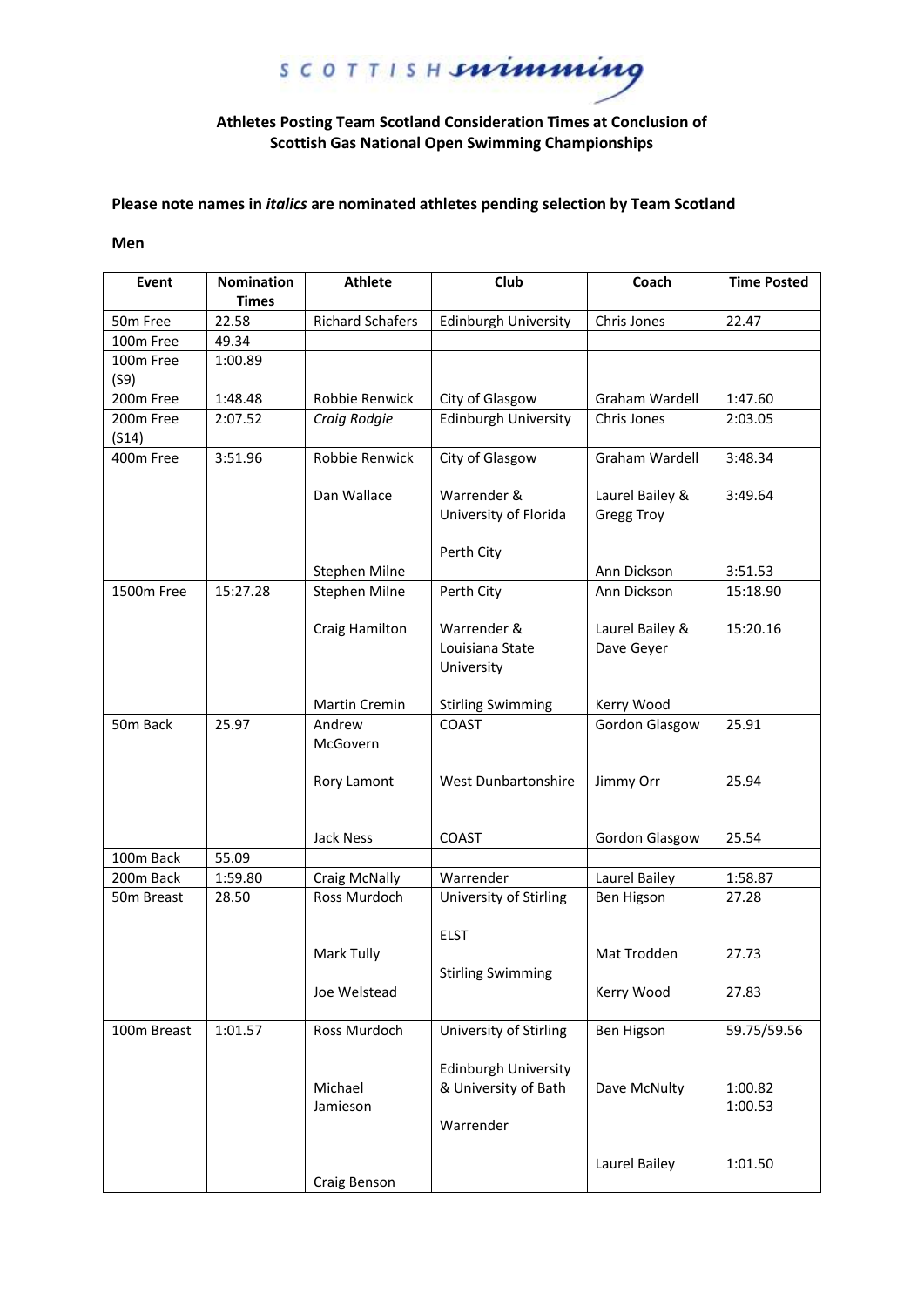# SCOTTISH**suimming**

| 200m Breast          | 2:14.09 | Michael<br>Jamieson     | Edinburgh University<br>& University of Bath | Dave McNulty                         | 2:08.01 |
|----------------------|---------|-------------------------|----------------------------------------------|--------------------------------------|---------|
|                      |         | Ross Murdoch            | University of Stirling                       | Ben Higson                           | 2:09.15 |
|                      |         | Calum Tait              | <b>Edinburgh University</b>                  | Chris Jones                          | 2:11.02 |
| 50m Fly              | 24.31   |                         |                                              |                                      |         |
| 100m Fly             | 53.09   |                         |                                              |                                      |         |
| 200m Fly             | 1:59.23 | Cameron Brodie          | University of Stirling                       | Ben Higson                           | 1:58.18 |
|                      |         | Lewis Smith             | University of Stirling                       | Ben Higson                           | 1:58.37 |
| 200 <sub>m</sub> IM  | 2:01.36 | Dan Wallace             | Warrender &<br>University of Florida         | Laurel Bailey &<br><b>Gregg Troy</b> | 1:59.95 |
| 200m IM<br>(SM8)     | 2:41.47 |                         |                                              |                                      |         |
| 400m IM              | 4:20.10 | Lewis Smith             | University of Stirling                       | Ben Higson                           | 4:16.28 |
|                      |         | Dan Wallace             | Warrender &<br>University of Florida         | Laurel Bailey &<br><b>Gregg Troy</b> | 4:16.40 |
|                      |         | Ross Muir               | University of Stirling                       | Ben Higson                           | 4:20.05 |
| 4 x 100              | N/A     | Kieran McGuckin         | Edinburgh University                         | Chris Jones                          | N/A     |
| Freestyle            |         | Jack Thorpe             | Edinburgh University                         | Chris Jones                          |         |
|                      |         | Robbie Renwick          | City of Glasgow Swim<br>Team                 | Graham Wardell                       |         |
|                      |         | <b>Richard Schafers</b> | <b>Edinburgh University</b>                  | Chris Jones                          |         |
| 4 x 200<br>Freestlye | N/A     | <b>Gareth Mills</b>     | City of Sheffield                            | Ross Barber                          | N/A     |
|                      |         | Robbie Renwick          | City of Glasgow Swim<br>Team                 | Graham Wardell                       |         |
|                      |         | Jak Scott               | University of Stirling                       | Ben Higson                           |         |
|                      |         | Daniel Wallace          | Warrender/University<br>of Florida           | Laurel<br><b>Bailey/Gregg Troy</b>   |         |
|                      |         | <b>Duncan Scott</b>     | <b>FIRST</b>                                 | Steven<br>Tigg/Elaine<br>Johnston    |         |
| 4x100<br>Medley      | N/A     | Ryan Bennett            | University of Stirling                       | Ben Higson                           | N/A     |
|                      |         | <b>Craig McNally</b>    | Warrender                                    | Laurel Bailey                        |         |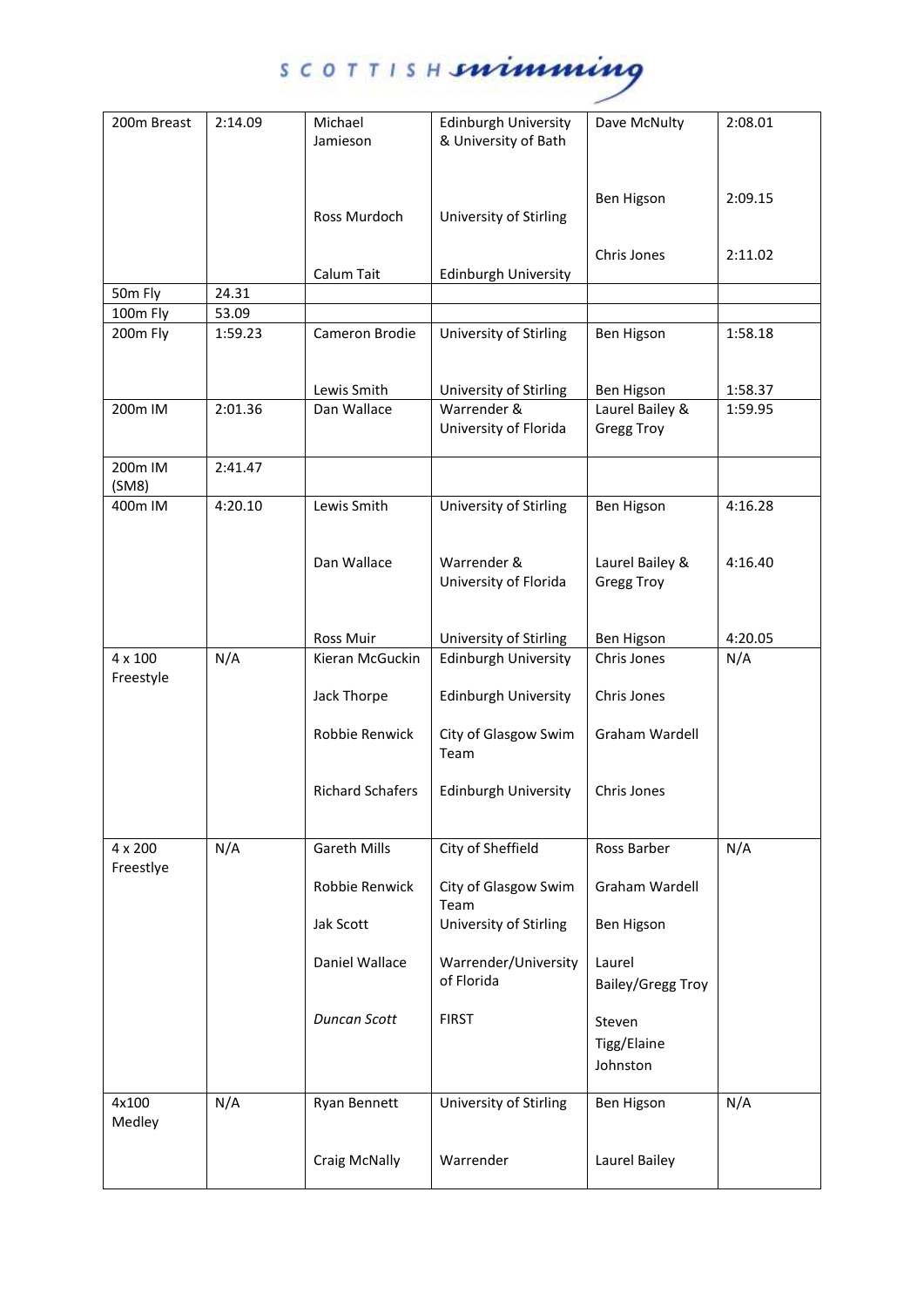# SCOTTISH**suimming**

| Robbie Renwick | City of Glasgow Swim<br>Team | Graham Wardell |
|----------------|------------------------------|----------------|
| Ross Murdoch   | University of Stirling       | Ben Higson     |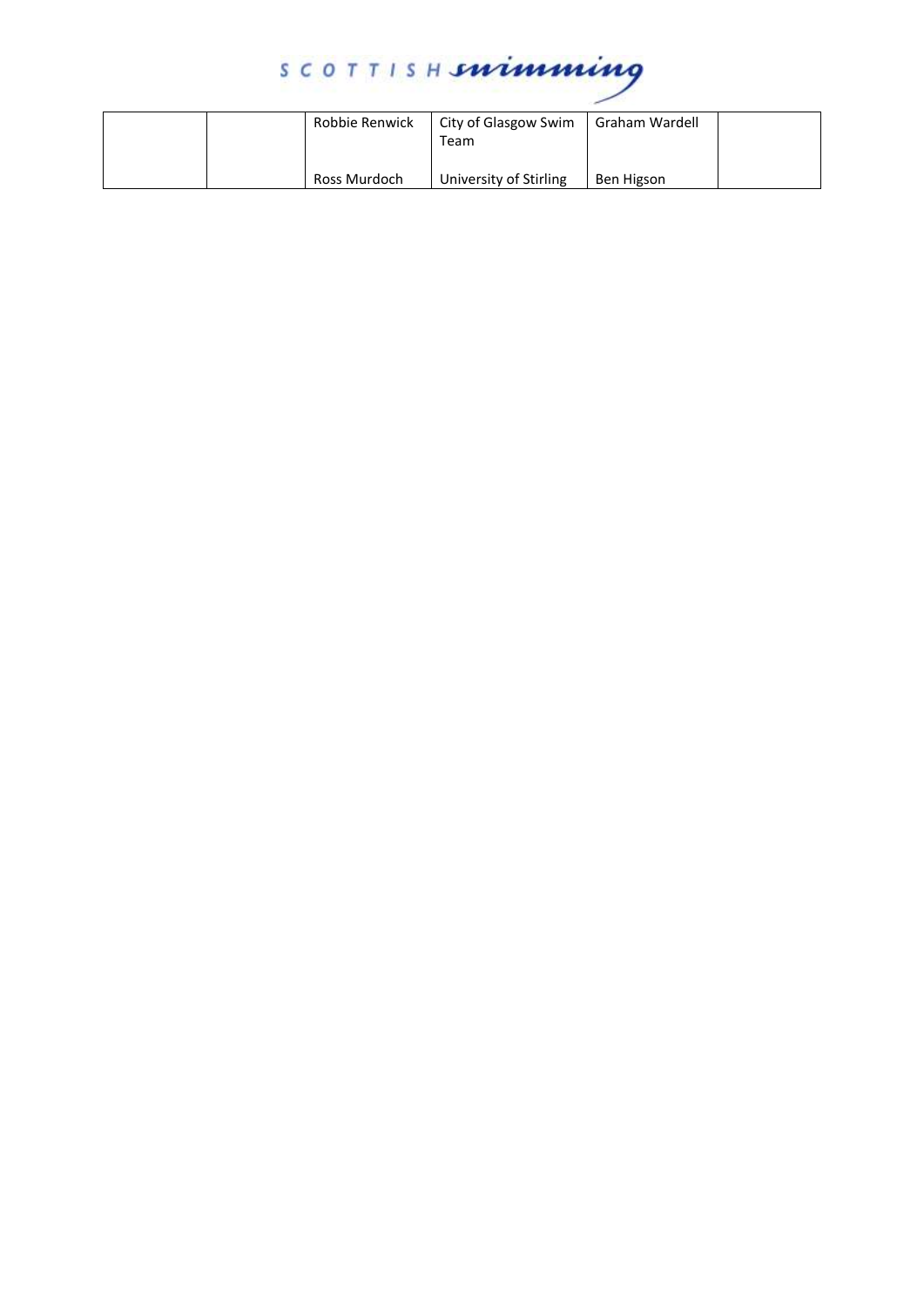

### **Women**

| Event                | <b>Nomination</b><br><b>Times</b> | <b>Athlete</b>          | Club                       | Coach            | <b>Time Posted</b> |
|----------------------|-----------------------------------|-------------------------|----------------------------|------------------|--------------------|
| 50m Free             | 25.83                             | Sian Harkin             | University of              | Ben Higson       | 25.57              |
|                      |                                   |                         | Stirling                   |                  | 25.37              |
| 100m Free            | 55.53                             |                         |                            |                  |                    |
| 100m Free<br>(S8)    | 1:18.30                           |                         |                            |                  |                    |
| 200m Free            | 1:59.09                           | Caitlin<br>McClatchey   | Edinburgh<br>University    | Chris Jones      | 1:59.02            |
| 400m Free            | 4:10.38                           | Hannah Miley            | Garioch                    | Patrick Miley    | 4:09.91            |
| 800m Free            | 8:38.58                           | Hannah Miley            | Garioch                    | Patrick Miley    | 8:36.49            |
|                      |                                   | Aisha Thornton          | Loughborough<br>University | lan Armiger      | 8:36.80            |
|                      |                                   | Camilla Hattersley      | City of Glasgow            | Graham Wardell   | 8:36.91            |
| 50m Back             | 29.27                             | Kathleen Dawson         | Warrington<br>Warriors     | Darren Ashley    | 29.21              |
| 100m Back            | 1:01.62                           |                         |                            |                  |                    |
| 200m Back            | 2:12.08                           |                         |                            |                  |                    |
| 50m Breast           | 32.21                             | Corrie Scott            | Edinburgh<br>University    | Chris Jones      | 31.38              |
|                      |                                   | Kathryn                 | Edinburgh                  | Chris Jones      | 31.53              |
|                      |                                   | Johnstone               | University                 |                  |                    |
|                      |                                   | Andrea Strachan         | Edinburgh<br>University    | Chris Jones      | 31.65              |
| 100m Breast          | 1:09.69                           | Kathryn<br>Johnstone    | Edinburgh<br>University    | Chris Jones      | 1:08.71            |
|                      |                                   | Corrie Scott            | Edinburgh<br>University    | Chris Jones      | 1:08.99            |
|                      |                                   | Katie Armitage          | Hatfield                   | Ian Wright       | 1:09.43            |
| 100m Breast<br>(SB9) | 1:27.15                           | <b>Erraid Davies</b>    | <b>Delting Dolphins</b>    | Lorraine Gifford | 1:26.88            |
| 200m Breast          | 2:30.08                           | Hannah Miley            | Garioch                    |                  |                    |
| 50m Fly              | 27.19                             | Sian Harkin             | University of<br>Stirling  | Ben Higson       | 26.92              |
| 100m Fly             | 59.53                             |                         |                            |                  |                    |
| 200m Fly             | 2:11.81                           |                         |                            |                  |                    |
| 200m IM              | 2:14.95                           | Hannah Miley            | Garioch                    | Patrick Miley    | 2:11.99            |
| 200m IM<br>(SM10)    |                                   |                         |                            |                  |                    |
| 400m IM              | 4:45.44                           | Hannah Miley            | Garioch                    | Patrick Miley    | 4:35.48            |
| 4 x 100<br>Freestyle | N/A                               | Rachel-Louise<br>Masson | South<br>Aberdeenshire     | Gary Paterson    | N/A                |
|                      |                                   | Caitlin<br>McClatchey   | Edinburgh<br>University    | Chris Jones      |                    |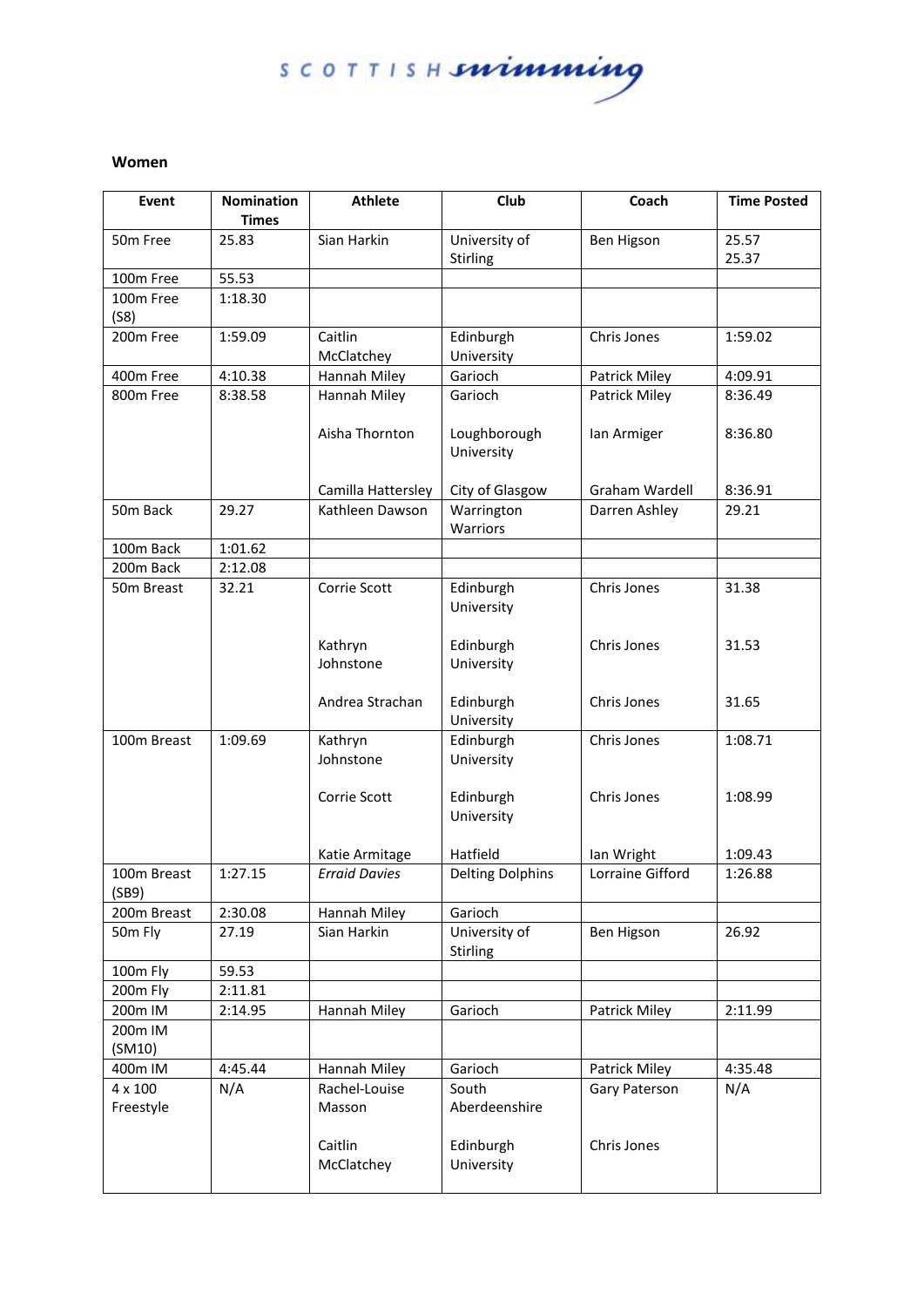## SCOTTISH**suimming**

|                      |     | Sian Harkin           | University of<br>Stirling                                                  | Ben Higson                    |     |
|----------------------|-----|-----------------------|----------------------------------------------------------------------------|-------------------------------|-----|
|                      |     | Rachel O'Donnell      | Carnegie SC                                                                | John Szaranek                 |     |
| 4 x 200<br>Freestlye | N/A | Megan Gilchrist       | Swansea<br>Performance                                                     | $\overline{?}$<br>Chris Jones | N/A |
|                      |     | Caitlin<br>McClatchey | Edinburgh<br>University                                                    |                               |     |
|                      |     | Rachel O'Donnell      | Carnegie SC                                                                | John Szaranek                 |     |
|                      |     | Lucy Hope             | <b>BEST</b>                                                                | Alex Jones                    |     |
|                      |     |                       |                                                                            |                               |     |
| 4x100 Medley         | N/A | Kathleen Dawson       | Warrington<br>Warriors                                                     | Darren Ashley                 | N/A |
|                      |     | Fiona Donnelly        | Nova<br>Centurion/Virgin<br>Polytechnic<br>Institute & State<br>University | Jamie Main                    |     |
|                      |     | Kathryn<br>Johnstone  | Edinburgh<br>University                                                    | Chris Jones                   |     |
|                      |     | Sian Harkin           | University of<br>Stirling                                                  | Ben Higson                    |     |
|                      |     | <b>Raquel Matos</b>   | <b>ELST</b>                                                                | Mat Trodden                   |     |